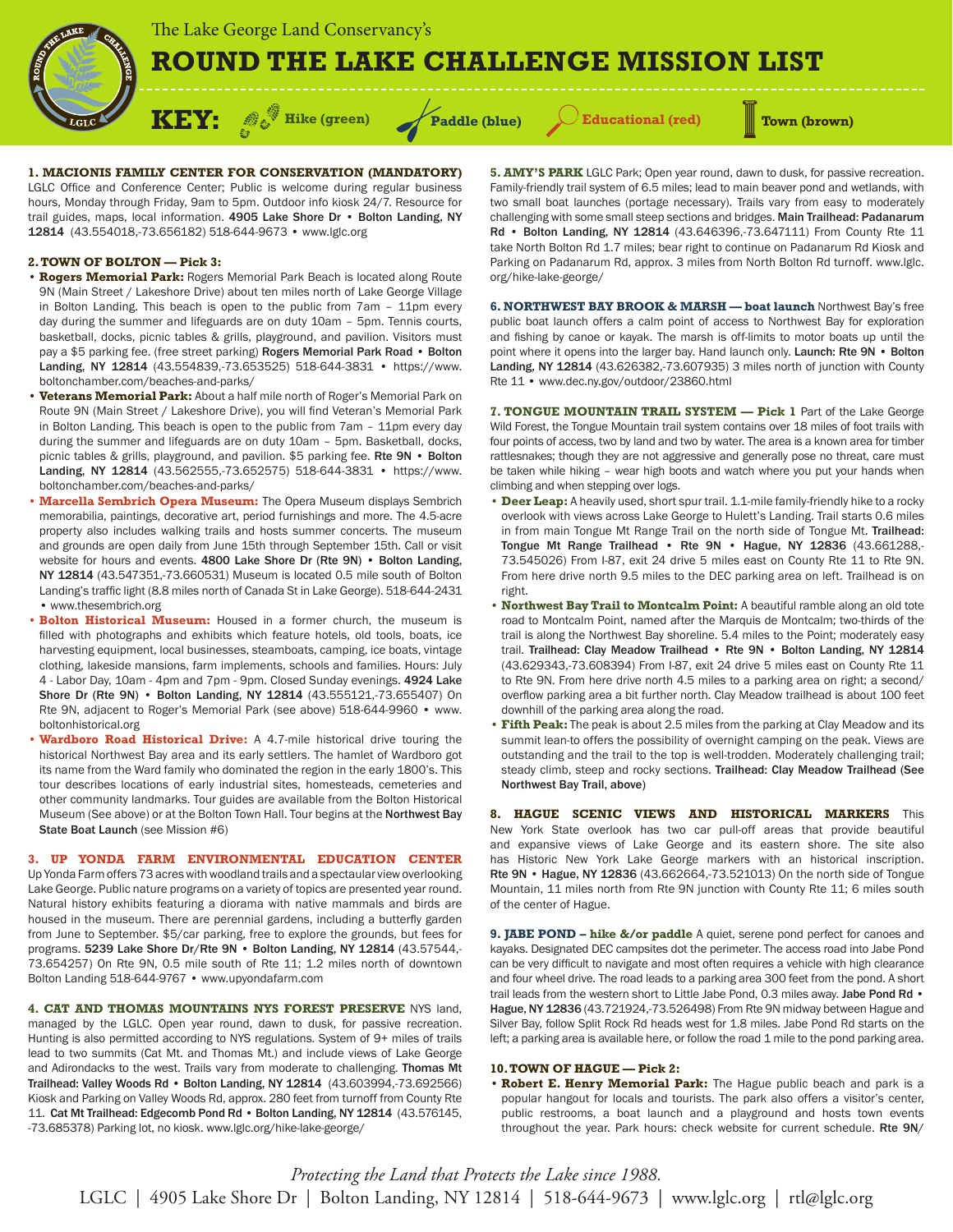Lake Shore Dr, Hague, NY 12836 (43.744491,-73.498836) Just south of Rte 8, central Hague. 518-543-6161 • www.townofhague.org

- **Hague Historical Museum:** Located within the Community Center, this historical museum provides information on the communities within the town of Hague such as Graphite, Silver Bay and Sabbath Day Point. Check website or call for current exhibits and hours. 9793 Graphite Mountain Road/Rte 8 • Hague, NY 12836 (43.748487, -73.502146) On Rte 8, 0.3 miles north of intersection with Rte 9N/Lake Shore Dr. 518-543-6161 • www.townofhague.org
- **American Legion Post 1538 Veterans Memorial Park:** Located at the former site of American Legion Post 1538, this memorial park dedicated to those who served in every war since the American Revolution was erected in 2011. Four tablets are inscribed with the names of Hague's veterans and sit atop the banks of Hague Brook. North corner of Rte 8 and Rte9N/Lake Shore Dr • Hague, NY 12836 (43.745619, -73.498519)
- **Grace Memorial Chapel at Sabbath Day Point:** Grace Memorial Chapel was organized as a nondenominational place of worship on August 11, 1884. In 1984 it was placed on the National Register of Historic Places because of its age, its beauty and the fact that it represented an early work of William B. Tuttle, the designer of Carnegie Hall. Sunday services are at 10 am during the Summer months only. The chapel may also be observed from the outside other days of the week. Sabbath Day Point Rd, Silver Bay, NY 12874 (43.669589, -73.509809) From junction of Rtes 11 and 9N, head north 11.4 miles on 9N. Turn right onto Carney Pt Dr; after 0.2 miles turn left onto Sabbath Day Pt Rd. Chapel is 0.1 mile on left. 518-543-6448 • gracememorialchapel.org

11. PEGGY'S POINT LGLC Park; Open year round, dawn to dusk. Two-acre property includes a walking path and Friendship Garden; easy access to Lake George. Great for picnics and fishing. Entrance: Rte 9N • Hague NY 12836 (43.745472,-73.497553) 250 feet north of intersection of Rte 9N and Rte 8. Parking is along road or in Town beach lot, if available. www.lglc.org/hike-lake-george/

12. ROGER'S ROCK Rogers Rock State Campground is a very popular family campground. Campers enjoy swimming, bicycling, fishing, boating, and hiking at this recreation facility. Day-users may also use the property, but there is a fee. The campground provides unofficial hiking access to the top of Roger's Rock, a famous landmark of the French and Indian War. Ask the DEC Rangers for the trailhead location. The trail is about 1.25 miles long, with some steep sections. \$ 9894 Rte 9N • Hague, NY 12836 (43.793158,-73.486804) Campground is 3.8 miles north of Hague (Rte 8), on the right. 518-585-6746 • www.dec.ny.gov/ outdoor/24493.html

#### **13. TOWN OF TICONDEROGA — Pick 2:**

- **Bicentennial Park:** Ticonderoga's Bicentennial Park features baseball and softball fields, tennis courts, basketball courts, bike path, skate boarding park, famous covered bridge, scenic waterfalls, picnic area and playground. Canoes and kayaks launch from Bicentennial Falls on the LaChute River in route to Lake Champlain. The park is also part of the LaChute River Trail (see Mission #14) Lower Montcalm Street • Ticonderoga, NY 12883 (43.848587, -73.421390) Parking is on Montcalm St, 0.7 miles northwest of the Ti traffic circle/junction with Rte 9N. 518-585-6677 • https://ticonderogany.com/ticonderoga/
- **The Hancock House/Ticonderoga Historical Society:** The "Hancock House," is a reproduction of the original stone Hancock House which stood in Boston, Mass. The Ticonderoga Historical Society which displays books, maps, and memorabilia related to the town is housed here, along with a Research library, museum and artists' gallery. Hours: Call or check website for current schedule. 6 Moses Circle, Ticonderoga, NY 12883 (43.848571, -73.434606) Located on the northeast side of Ticonderoga's traffic circle; parking is on Rte 9N. 518-585-7868 • www.townofticonderoga.org/museums/
- **Ticonderoga Heritage Museum:** International Paper and American Graphite displays as well as Ticonderoga pencils and Ticonderoga paper are featured in the exhibits of the Ticonderoga Heritage Museum. The paper and pencil industries shaped the nineteenth and twentieth century history of this town. Hours: Call or visit website for current schedule. Montcalm Street • Ticonderoga, NY 12883 (43.848738,-73.421317) Adjacent to Bicentennial Park (see above) 518-585-2696 • www.townofticonderoga.org/museums/
- **Black Point Public Beach:** Ticonderoga's Public Beach is known for its "million dollar view", offering a spectacular view of historic Rogers Rock and the lake. Its natural sand bottom provides a rock-free swimming and wading opportunity for

children and adults. Also available: picnic and playground areas, beach volleyball, public bathrooms and changing rooms and an outdoor shower. Free. 11 Tiroga Beach Lane • Ticonderoga, NY 12883 (43.802424,-73.43618) From the Ti Traffic Circle head east on Montcalm St 0.4 miles; turn right onto Lake George Ave. Follow for 0.9 miles and turn left onto Alexandria then a quick right onto Water St. Continue onto Black Pt Rd for 2.3 miles. Turn right onto Tiroga Beach Rd; beach is on the left. 518-585-7139 • www.townofticonderoga.org/town-beach/

**14. LACHUTE RIVER WALK INTERPRETIVE TRAIL** The River Walk Trail is a public path along the historic LaChute River flowing through the heart of Ticonderoga. Beginning at the Ticonderoga Historical Museum, the trail measures nearly 3 miles in its entirety and includes a dozen wayside exhibits illustrating and describing the river's history. Copies of the interpretive guide may be found at the Ticonderoga Historical Museum. (see Mission #13) 518-585-2774 • www.prideofticonderoga.org/projects/lachute-river-walk.html

**15. MOUNT DEFIANCE – drive or walk** The 1-mile paved road to the summit of Mount Defiance rewards visitors with an observation deck and panoramic views of Lake Champlain, Fort Ticonderoga, Mount Independence and the Green Mountains of Vermont. Road to summit follows historic road made by British General "Gentleman Jonny" Burgoyne's army on 1777. Mount Defiance is owned and maintained by Fort Ticonderoga. \$ Tickets required (included with general admission to Fort, or by credit card at the gate) Call or visit website for current schedule. Access by foot is permitted year-round. Mount Defiance St . Ticonderoga, NY 12883 (43.842915,-73.415415) From the center of Ticonderoga on Montcalm St, turn right onto Champlain Ave. After 0.2 miles bear rleft onto The Portage Rd and take the second left onto Mount Defiance St. Follow signs for the parking area or road (if gate is open). 518-585-2821 • www.fortticonderoga.org/visit/mountdefiance

**16. COOK MOUNTAIN PRESERVE** LGLC Preserve; Open year round, dawn to dusk, for passive recreation. Trail system includes two trails totaling 2 miles; upper trail climbs almost 600 feet over one half of a mile to stunning views east into Vermont and south over Lake George. Historic cemetery; educational signage. Lower trail, moderate; upper trail, challenging. Trailhead: Baldwin Rd • Ticonderoga NY 12883 (43.816999,-73.438408) From Rte 9N traffic circle in Ti, follow Lord Howe St 0.8 miles to Alexandria Ave, turn left then immediate right onto Baldwin Rd and continue 1.4 miles. Parking is along the road. www.lglc.org/hike-lake-george/

**17. LAST GREAT SHORELINE** LGLC Preserve; Open year round, dawn to dusk, for passive recreation. Hunting is also permitted according to NYS regulations. Trail system of 4 miles, with scenic overlooks to Vermont or Lake George. Trails are moderate with some challenging sections. Educational signage along trails. Connector trail to Gull Bay Preserve (see below) and lakeshore dock for boat access. Trailhead: Warrick Rd • Putnam NY 12861 (43.76056,-73.45098) From Rte 22 turn west onto Rt. 1/ Glenburnie Road, follow for 1.5 miles. Turn left onto Warrick Road, follow for 0.75 mile. Parking is along the road, kiosk is on the left. www.lglc.org/hike-lake-george/

**18. GULL BAY PRESERVE** LGLC Preserve; Open year round, dawn to dusk, for passive recreation. Hunting is also permitted according to NYS regulations. Wooded trails include a scenic overlook of Lake George and lead to an active beaver pond and great blue heron rookery. Trail system of 3.5 miles; easy to moderately challenging, with a few steep sections. Educational signage along trails. Connector trail to Last Great Shoreline Preserve (see above). Trailhead: Sagamore Rd • Putnam, NY 12861 (43.737255,-73.456985) From Rte 22 turn west onto Gull Bay Rd, follow for 1.75 miles. Turn right onto Sagamore Rd, follow for 0.6 miles to preserve entrance and parking area on right. www.lglc.org/hike-lake-george/

19. BLACK MOUNTAIN The loop trip includes a visit to Round and Lapland ponds and uncrowded views from the summit's south side. Black Mt is the highest mountain in the Lake George area and its summit, at 2300 feet above the lake, has outstanding views in all directions as well as a ranger's cabin and several towers (off-limits to the public). There are several access points, from the east (directions below) or from the shore, the east being the shorter route of 2.5 miles. Moderately challenging with some steep and rocky sections. Trailhead From the East: Pike Brook Rd • Huletts Landing, NY 12841 (43.611595,-73.493237) From Rte 22, about 18 miles south of Ticonderoga/7 miles north of Whitehall, turn west onto Co Rd 6 towards Huletts Landing. Continue 2.7 miles; turn left onto Pike Brook Rd. Drive 0.8 miles to the parking area and trailhead. • www.visitlakegeorge.com/

LGLC | 4905 Lake Shore Dr | Bolton Landing, NY 12814 | 518-644-9673 | www.lglc.org | rtl@lglc.org *Protecting the Land that Protects the Lake since 1988.*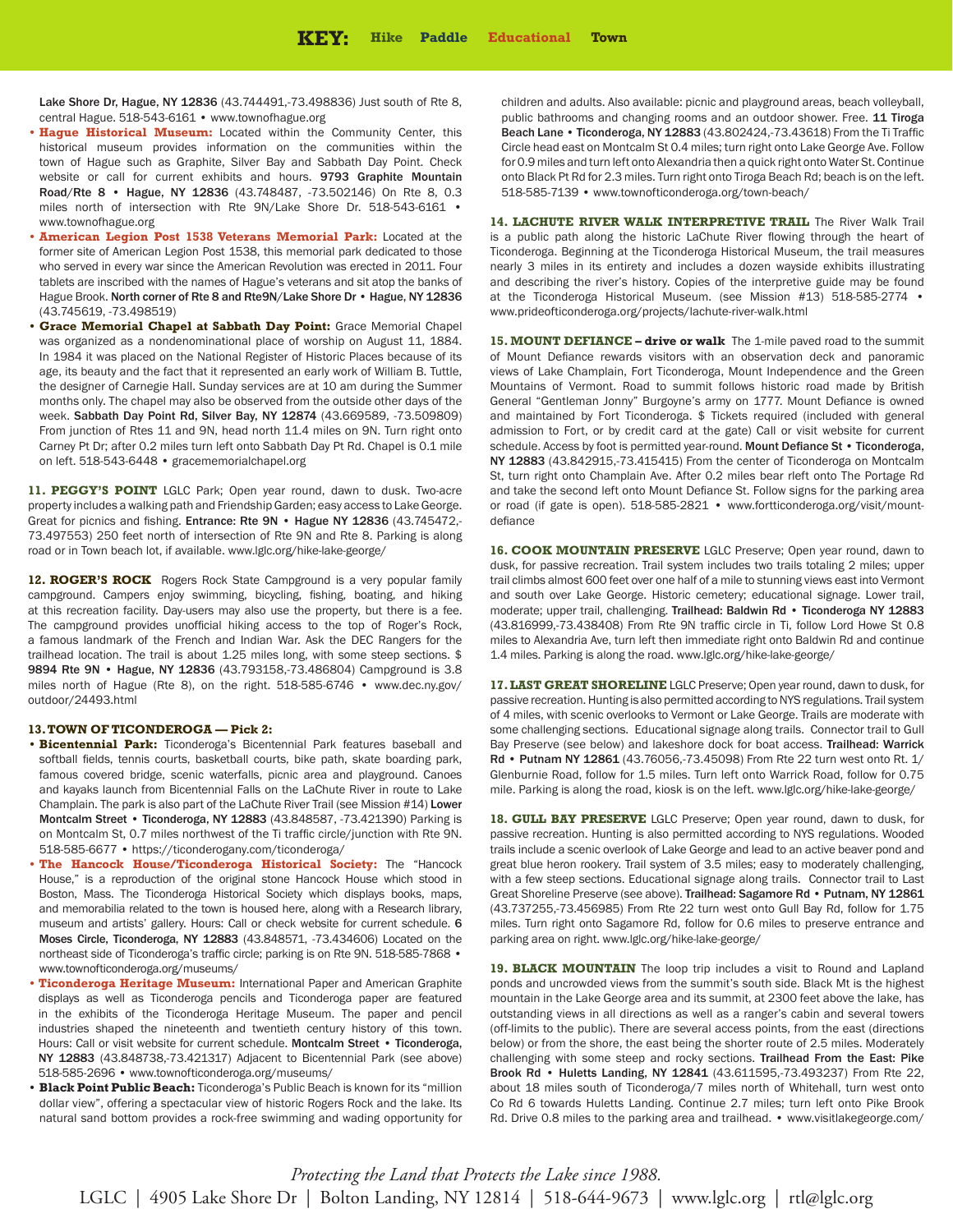recreation/black-mountain-range

**20. SLEEPING BEAUTY** Switchbacks ease the ascent up to the summit to make this a moderate walk to a great destination with stunning views of Lake George from the open ledges. To return, either use the ascent route or continue north to Bumps Pond and return via the Fishbrook Pond Trail along Bumps Pond to the Hogtown trailhead. Trail is 3.4 miles from the Hogtown trailhead to Sleeping Beauty's summit, an ascent of 1,038 feet to an elevation of 2,347 feet. Trailhead: Shelving Rock Rd • Fort Ann, NY 12827 (43.5315,-73.565672) • From the intersection of Rtes 9L and 149 drive east 1.6 miles to Buttermilk Falls Rd. Turn left and drive 3.2 miles where the road becomes Sly Pond Rd. Continue straight on Sly Pond Rd 5.7 miles where the road changes again, this time to Shelving Rock Rd. Continue straight on Shelving Rock Rd for 0.8 miles to the Hogtown trailhead and parking area. • www.adk.org/sleeping-beauty/

21. **SHELVING ROCK FALLS/LAKESHORE LOOP** The trail to Shelving Rock Falls from the east access (see Trailhead below) is short (0.4 miles to the falls), broad and generally flat except where it crosses a short rock section near the road. To hike the loop, it is recommended to start from the north access and end at the falls. This trail follows the lakeshore for a good while and crosses several bridges, winding through wetlands and dry forests. The full loop is 2 miles, ending at the east access; you will also need to walk the 0.9 miles north on Shelving Rock Rd to the north parking area (see below). Trailhead: Shelving Rock Rd • Fort Ann, NY 12827 (43.552026,- 73.59649) Follow the directions to the Hogtown trailhead (see Mission #20). From this point continue another 2.5 miles to a metal barrier gate (this is the east access point and most direct to get to the falls); continue 0.9 miles to the north trailhead parking area if you want to hike a longer loop. The north trailhead is 0.2 miles further from the parking area on the left. • www.lakegeorge.com/hiking/shelving-rock/

**22. BUCK MOUNTAIN**A fantastic summit overlooking Lake George, Buck Mountain has two trails, with the most popular one starting on Pilot Knob Rd (described below). The 2,000-foot ascent is spread out over its 3.3 miles, so there are few extra steep sections. The second trail is shorter (an ascent of 1,130 feet over 2.3 miles), but it is arguably less interesting along the way and takes longer to drive to the Hogtown trailhead. Pilot Knob Trailhead: Pilot Knob Rd · Fort Ann, NY 12827 (43.509246,-73.630973) From Lake George Village/Rte 9/9N take Rte 9L east for 7.2 miles. Turn left onto Pilot Knob Rd and continue to parking lot and trailhead, 3.4 miles on right. • www.adk.org/buck-mountain/

**23. LYNN LAMONTAGNE SCHUMANN PRESERVE AT PILOT KNOB**

LGLC Preserve; Open year round, dawn to dusk, for passive recreation. Trail system includes two trails totaling 3 miles. Primary trail steadily climbs from the parking area to a gazebo and Lake George view, an elevation gain of 600 feet in just under 0.5 mile. Second trail is a moderate 1.3 mile loop that continues from the gazebo to a seasonal waterfall. Educational signage along trails. Trailhead: Pilot Knob Rd • Fort Ann, NY 12827 (43.4716,-73.625954) Parking area is on the east side of Pilot Knob Rd, 0.7 miles from junction with Rte 9L/Ridge Rd. www.lglc.org/hike-lake-george/

**24. DUNHAM BAY MARSH** At the south end of Lake George, Dunham Bay Marsh provides a quiet place to explore the water by canoe or kayak. The marsh is home to a great variety of wildlife and wetland flowers and grasses. Though there is a small public launch area on Rte 9L, for a small put-in fee the best place to launch is from Dunham's Bay Marina on Bay Rd. From here you can paddle about 1.5 miles before the water gets weedy and clogged by vegetation. \$ parking Launch: Corner of Bay Rd/Rte 9L • Lake George, NY 12845 (43.441445,-73.654287) From Lake George Village/Rte 9/9N take Rte 9L east for 4.7 miles. Turn right onto Bay Rd and shortly after left into the Dunham's Bay Marina parking area.

### **25. VILLAGE AND TOWN OF LAKE GEORGE — Pick 3:**

- **Lake George Visitor's Center:** Providing you with resources such as 4-season travel guides, group tour planners, and seasonal calendars of events, the visitor's center is located at the southern end of Lake George. Center also houses public restrooms. Open May - October; specific days and hours vary. Check website or call for info. Corner of Beach Rd & Canada St (Rte 9) • Lake George, NY 12845 (43.422908,-73.713423) Metered roadside or lot parking available. 518-668- 5755 • www.lakegeorgechamber.com/visitor-centers/
- **Lake George Historical Association Museum:** Visitors can catch a glimpse into the past of historical Lake George through the various exhibits, programs and

events held here. The museum houses the original Warren County court room and jail cells dating back to 1845. Hours: Call or visit website for current schedule. 290 Canada Street • Lake George, NY 12845 (43.425947,-73.711988) Metered roadside or lot parking available. 518-668-5044 • www.lakegeorgehistorical.org

- **Courthouse Gallery:** The Courthouse Gallery presents 6 exhibitions yearly of regional and national contemporary visual artists in all media and is also the site for many literary, musical, and visual art workshops, classes, presentations, readings, meetings, and other events. Hours: Call or visit website for current schedule. 1 Amherst Street . Lake George, NY 12845 (43.425944, -73.711543) Metered roadside or lot parking available. 518-668-2616 • www.lakegeorgearts.org
- **Shepard Park:** Shepard Park serves as a public beach by day and a summer concert venue by night as well as a home to the Centennial Fountain and the memorial of the Ethan Allen Tragedy. The Lake George Arts Project boasts a diverse lineup of summer concerts to take place throughout the summer. Rte 9/9N · Lake George, NY 12845 (43.425427,-73.711793) Center of town; metered roadside or lot parking available. 518-668-2616 • www.visitlakegeorge.com/recreation/shepard-park
- **Usher Park:** In addition to offering a lovely view of Lake George, Usher Park's facilities include two pavilions, picnic tables, playground equipment, tennis court, basketball court and beach with swimming area. Beach hours are from 10am to 6pm. Rte 9L/East Shore Dr • Lake George, New York 12845 (43.418605,-73.696724) 1 mile east of intersection of Rte 9N/9 and Rte 9L/East Shore Dr, across from George's Restaurant. 518-668-2616 • www.visitlakegeorge.com/things-to-do/usher-park

**26. CHARLES R. WOOD PARK** A joint effort by LGLC, Lake George Association, the Fund for Lake George, and the municipalities of the Town and Village of Lake George and Warren County, the park is the end result of the West Brook Conservation Initiative and at the site of the old Gaslight Village amusement park. The park includes stormwater remediation ponds, natural play areas for children, educational trails and a festival space. West Brook Rd • Lake George, NY 12845 (43.418905,-73.711558) Metered roadside parking available. • www.festivalcommons.com/the-park.

**27. FLOATING CLASSROOM** The Rosalia Anna Ashby is a 40 foot catamaran and a floating classroom owned and run by the Lake George Association. Covering everything from earthquakes and glaciers, to stormwater and invasive species, the classroom teaches everything about Lake George ecology, conservation and stewardship for school groups and summer public tours. Weekly public programs are scheduled through July and August; reservations are required. Dates and times may vary. \$ donation requested. Launch: Amherst St • Lake George, NY 12845 (43.425861,-73.710846) The Floating Classroom is typically docked just north of Shepard Park, at the end of Amherst St, off of Canada St/Rte 9/9N, 1.5 miles north of I-87 exit 21. 518-668-3558 • www.lakegeorgeassociation.org

**28. PROSPECT MOUNTAIN – drive or hike** The Prospect Mountain trail is near the route of an old funicular railway, once the world's longest cable railwaywhich served the former summit hotel. The hiking trail is challenging for its steepness and rocky footing but is short, with an ascent of 1,600 feet over 1.7 miles. A scenic toll highway provides vehicle access to the extensive summit views. The summit also has picnic areas. \$ per vehicle. Trailhead: Smith St • Lake George NY, 12845 (43.425466,-73.720173) From Rte 9/Canada St in Lake George turn left onto Montcalm St, after 6 blocks turn right onto Cooper St, then left onto West St, and left onto Smith St. A small parking area is on Smith St at the base of the stairway leading to the trail bridge over I-87. To Drive: Prospect Mountain Highway • Lake George NY, 12845 (43.411743,-73.71153) Highway is 0.5 miles north of Rte 9 and 9N junction, near I-87 exit • www.visitlakegeorge.com/things-to-do/prospect-mountain-veteransmemorial-highway

29. BERRY POND NYS FOREST PRESERVE (Previously owned and managed by the LGLC) Open year round, dawn to dusk, for passive recreation. Hunting is also permitted according to NYS regulations. Preserve access is gained through the Lake George Village Recreation Center trail system. Blue markers identify LGLC's trail, which cuts west from the Rec Center trails after 0.6 miles. Trail system includes two trails totaling 4.5 miles; the more challenging trail has steep climbs to two scenic overlooks while the lower trail loops around a beaver pond with a small great blue heron rookery. *Note: this trail system is no longer managed by the LGLC; any trail conderns or comments should be directed to the DEC.* Trailhead: Lake George Village Recreation

LGLC | 4905 Lake Shore Dr | Bolton Landing, NY 12814 | 518-644-9673 | www.lglc.org | rtl@lglc.org *Protecting the Land that Protects the Lake since 1988.*